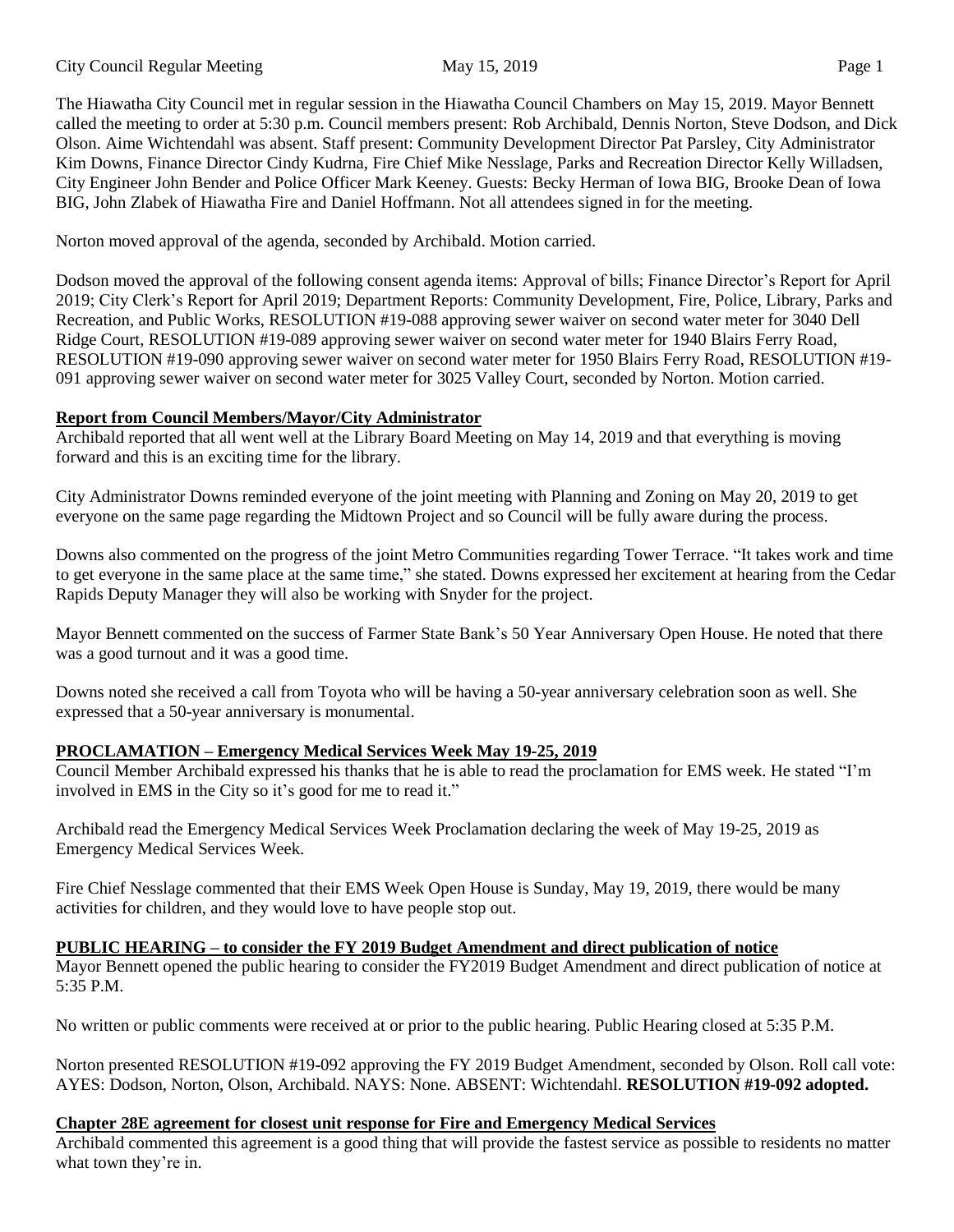Dodson presented RESOLUTION #19-093 to enter into 28E agreement between the City of Hiawatha & the City of Robins, seconded by Archibald. Roll call vote: AYES: Olson, Dodson, Archibald, Norton. NAYS: None. ABSENT: Wichtendahl. **RESOLUTION #19-093 adopted.** 

Olson presented RESOLUTION #19-094 to enter into 28E agreement between the City of Hiawatha & the Monroe Township, seconded by Dodson. Roll call vote: AYES: Archibald, Dodson, Norton, Olson. NAYS: None. ABSENT: Wichtendahl. **RESOLUTION #19-094 adopted.**

### **Emergency Services Master Plan**

Council reviewed the information provided regarding the Emergency Services Master Plan.

Nesslage stated he did not include the whole master plan in the packet for the council due to its length, but informed them he can send them the PDF if they would like to see it or get them a copy. He also expressed appreciation for the Council's support through the process of creating the Emergency Services Master Plan.

Downs clarified the document provided to the Council represents all recommendations received.

Olson presented RESOLUTION #19-095 acknowledging & placing on file the Emergency Services Master Plan, seconded by Norton. Roll call vote: AYES: Norton, Olson, Archibald, Dodson. NAYS: None. ABSENT: Wichtendahl. **RESOLUTION #19-095 adopted.** 

### **Consider Resolution approving ambulance rate increase and other fees as associated**

Norton presented RESOLUTION #19-096 approving ambulance rate increase & other fees as associated, seconded by Dodson. Roll call vote: AYES: Archibald, Dodson, Olson, Norton, NAYS: None. ABSENT: Wichtendahl. **RESOLUTION #19-096 adopted.** 

### **Special Event application submitted by Hemophilia of Iowa**

Archibald moved the approval of a special event request to hold a Unite Walk 5K Race formerly the 5K Clot Trot Race at Clark Park on September 21, 2019, seconded by Dodson. Roll call vote: AYES: Norton, Archibald, Olson, Dodson. NAYS: None. ABSENT: Wichtendahl. Motion Carried.

**Consider Resolution authorizing the Mayor to sign an agreement with Cedar Rapids Toyota for the purchase of a Toyota Tacoma Truck in the amount of \$1.00 for the Parks Department to use from April through October**

Dodson presented RESOLUTION #19-097 authorizing the Mayor to sign an agreement with Cedar Rapids Toyota for the purchase of a Toyota Tacoma Truck in the amount of \$1.00 for the Parks Department to use from April through October, seconded by Olson. Roll call vote: AYES: Olson, Dodson, Archibald, Norton. NAYS: None. ABSENT: Wichtendahl. **RESOLUTION #19-097 adopted.** 

### **Urban Gardening**

Becky Herman a teacher from Iowa Big along with two of the students working on the Urban Gardening project spoke a little about the project and its purpose.

Jack Studier noted that the students were researching food insecurity, particularly in the greater Cedar Rapids community, and how to solve this problem. Part of their solution was to start some urban farming in the community. They contacted some Bhutanese refugees who live in apartments and are unable to have gardens at their houses. These individuals are currently taking a bus to Marion Walmart and walking along a busy highway 13 just to garden and walk all the way back with tools and food. These students form IowaBIG have been looking into places in Hiawatha to start an urban garden that would be convenient for the refugees and would be useful for others as well.

Council Members and Mayor Bennett expressed their excitement for this project.